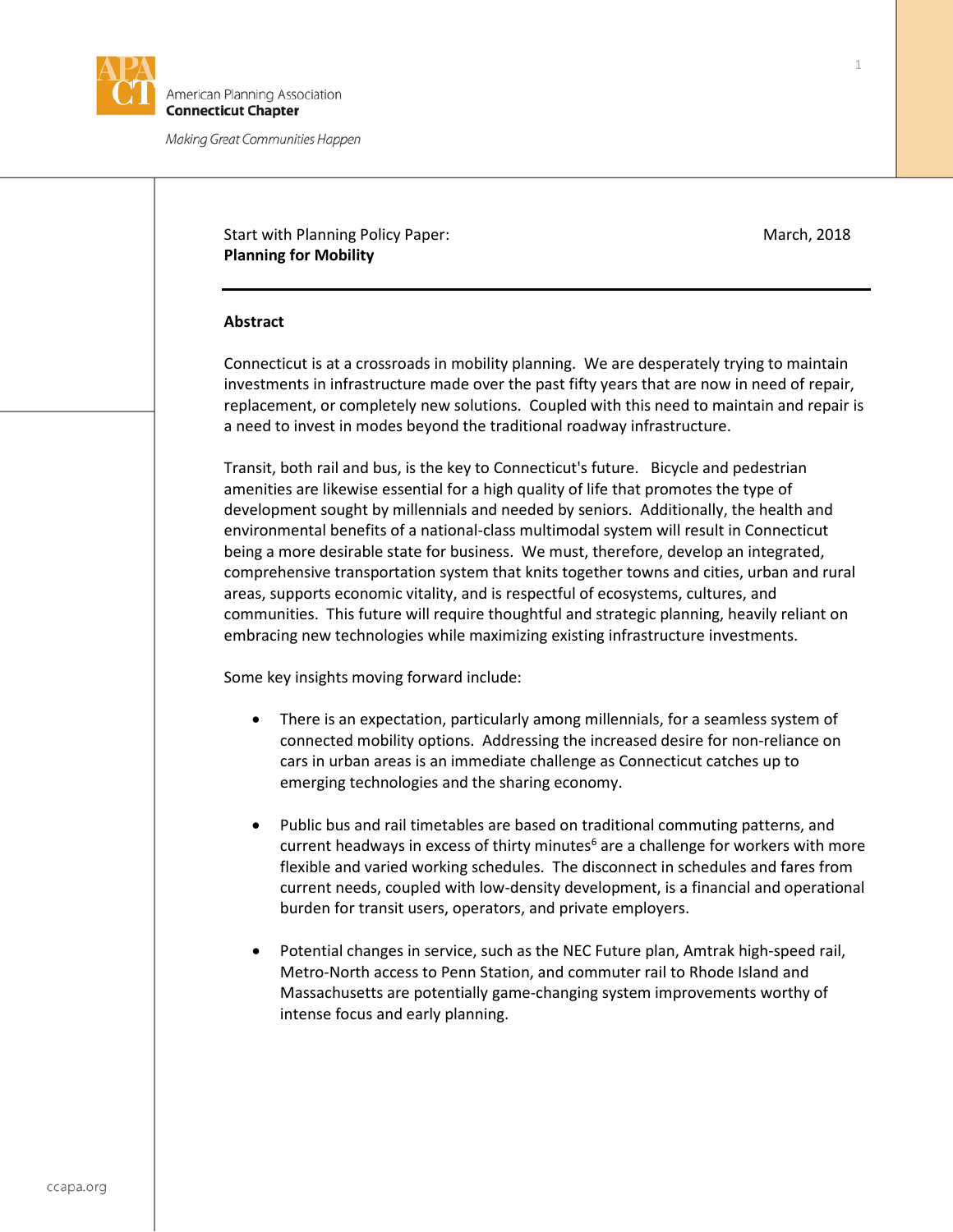

#### Making Great Communities Happen



*CTfastrak demonstrates transit provides a return on investment.*

Planners also must be at the forefront of change to encourage livability through intermodal system planning, exponential expansion of bicycle infrastructure, and overall travel safety. In doing so, we can ensure that our transportation system will be accessible to all users in a less carbon-dependent and more user-responsive manner.

#### **Mobility Improvement Opportunities**

The Connecticut Department of Transportation (CTDOT) faces an uncertain future due to both funding constraints and overall changing characteristics of transportation demand, technological advances, and shifting demographics. In 2015, CTDOT published Let's Go  $CT<sup>1</sup>$ an ambitious 30-year plan to fund transportation improvements across all modes in Connecticut. The plan states, "*The key to prosperity, security, and the highest possible quality of life for Connecticut and all those who visit us and do business with us every day is a best-in-class transportation infrastructure that is efficient, multimodal, resilient, and longlasting—a transportation system that will deliver a solid return on investment*".

This big-picture view of transportation is particularly important at this critical juncture in the history of the state's modern transportation system. Fifty to sixty years after much of it was first constructed, and after periods of underinvestment, Connecticut's transportation infrastructure needs significant improvements, and in some cases, reconstruction or replacement, to bring the system to a state of good repair, mitigate congestion, and take advantage of the latest technologies for design, traffic management and infrastructure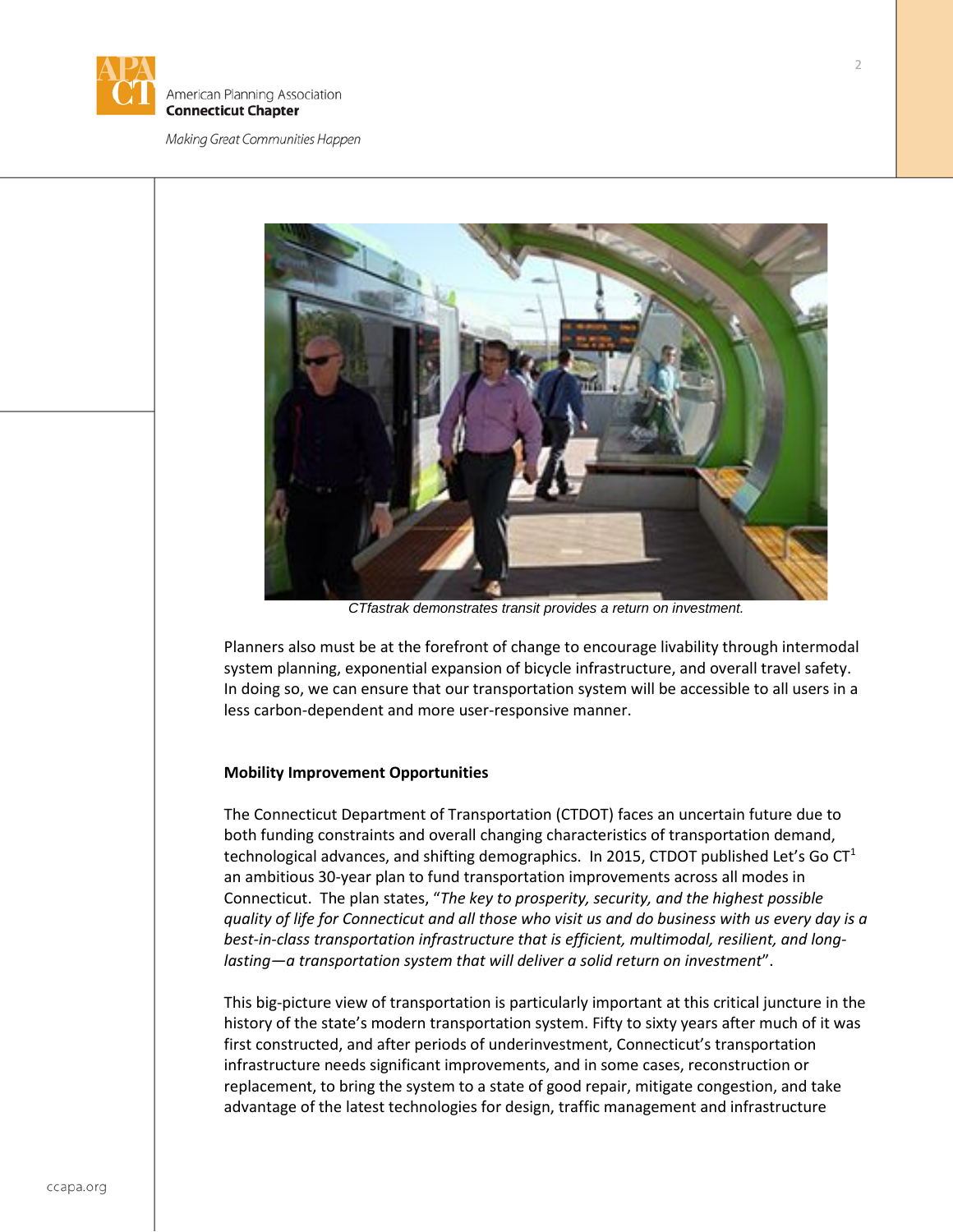

Making Great Communities Happen

management. This is true for all aspects of the state's transportation infrastructure: highway systems, rail and freight, bicycle/pedestrian, air, maritime, and public bus systems.<sup>1</sup>



*Planning for all modes.*

## **Linking it all Together**

Coordinated efforts across all state agencies, regional planning organizations, municipalities, non-profits, and the private sector will be necessary to reap the benefits of implementing transportation projects. Without a concerted effort to maximize the return on the investment, Connecticut will be left behind other states that have been leveraging investment opportunities. This leveraging can take the form of incentivizing development that connects to transportation improvements and utilizes existing transportation infrastructure. Examples may include furthering the implementation of Tax Increment Financing (TIF) zones/districts with further support encouraged by state agencies to develop near transit investments. The recent significant investment in Transit Oriented Development (TOD) grants to municipalities should be continued to help plan and implement development around the state's transit investments such as New Haven-Hartford- Springfield Commuter Rail, CTfastrak, and Metro-North / Shoreline East Improvements. Additionally, state grants and incentives to businesses should focus both on job creation and encouraging the smart location of the created jobs.

From the perspective of urban revitalization, it is important to remember that housing and job locations are the main drivers of travel demand. The rejuvenation of urban housing stock and co-location of housing, transit, and jobs often leads to a reduction in travel demand. Reinvestment in aging housing infrastructure in urban areas will, therefore, ease the cost burden that comes with the expansion of the transportation system to areas outside the urban core.

## **Moving to a Sustainable Funding Model**

Beyond the challenge of identifying infrastructure projects and developing incentives and plans, Connecticut is now facing the harsh reality that is there is not enough money to pay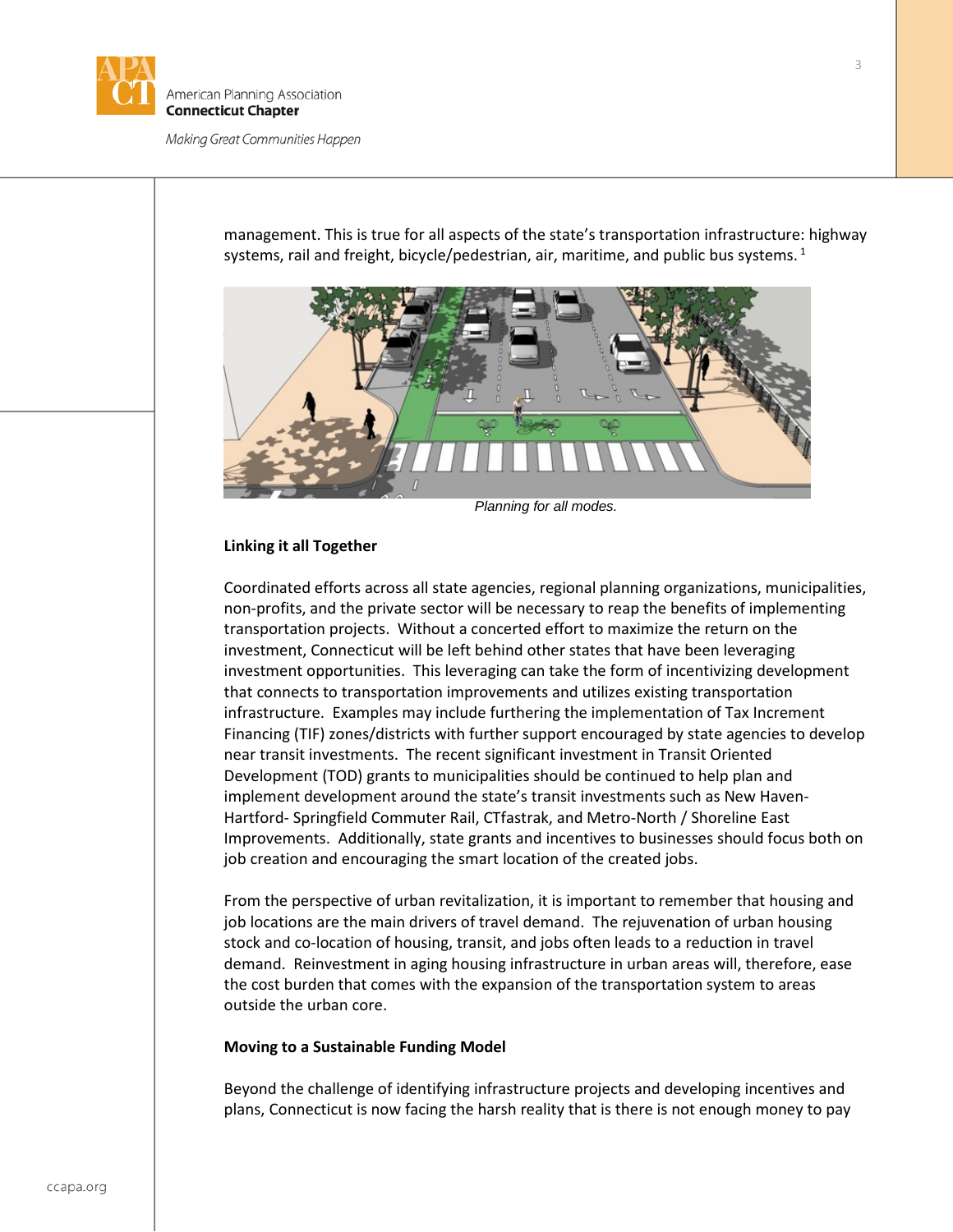

merican Planning Association **Connecticut Chapter** 

Making Great Communities Happen

for projects that establish a state of good repair for existing infrastructure and meet future demands and trends. The state's Special Transportation Fund is projected be in deficit beginning in the fiscal year 2019, with a \$38.1 million shortfall. It is expected to grow to \$216.1 million by the fiscal year 2022, for a cumulative total of \$388.1 million over the next five years. This shortfall prevents projects from moving forward and limits the ability of the Special Transportation Fund to bond money to implement priority projects.

CCAPA identifies transportation funding as a primary challenge to moving our state forward. Without new, innovative funding streams, Connecticut will fall back relative to other states that have been making significant investments in transportation. Even in the Northeast, other states have made critical decisions and established sustainable funding mechanisms such as:

- Tolls,
- "Lock-boxes" for transportation funds,
- Congestion pricing,
- Vehicle miles traveled fees,
- Public-private partnerships (P3s),
- Design/build projects, and
- Innovative uses of existing state right of ways, such as solar and air-rights development.

The Connecticut DOT has readied this menu of options for final decisions and even initiated important pilot projects in the P3 and design/build space. If a final decision is not made in the very near term, Connecticut will not only fall behind in its state-of-good-repair program, but will also miss the window for emerging and transformational trends in mobility.

## **Beyond the Known**

Looking beyond our current financial situation and the funding of identified transportation projects across all modes, the next challenge is the unknown of transportation's future. Connecticut must begin to address both the here and now, and the future. This future will include autonomous vehicles, a significant reduction in



vehicular fuel use and overall vehicular usage, increased freight demand on our interstate system, and a new generation of trains and mass transit such as hyperloop and other high-